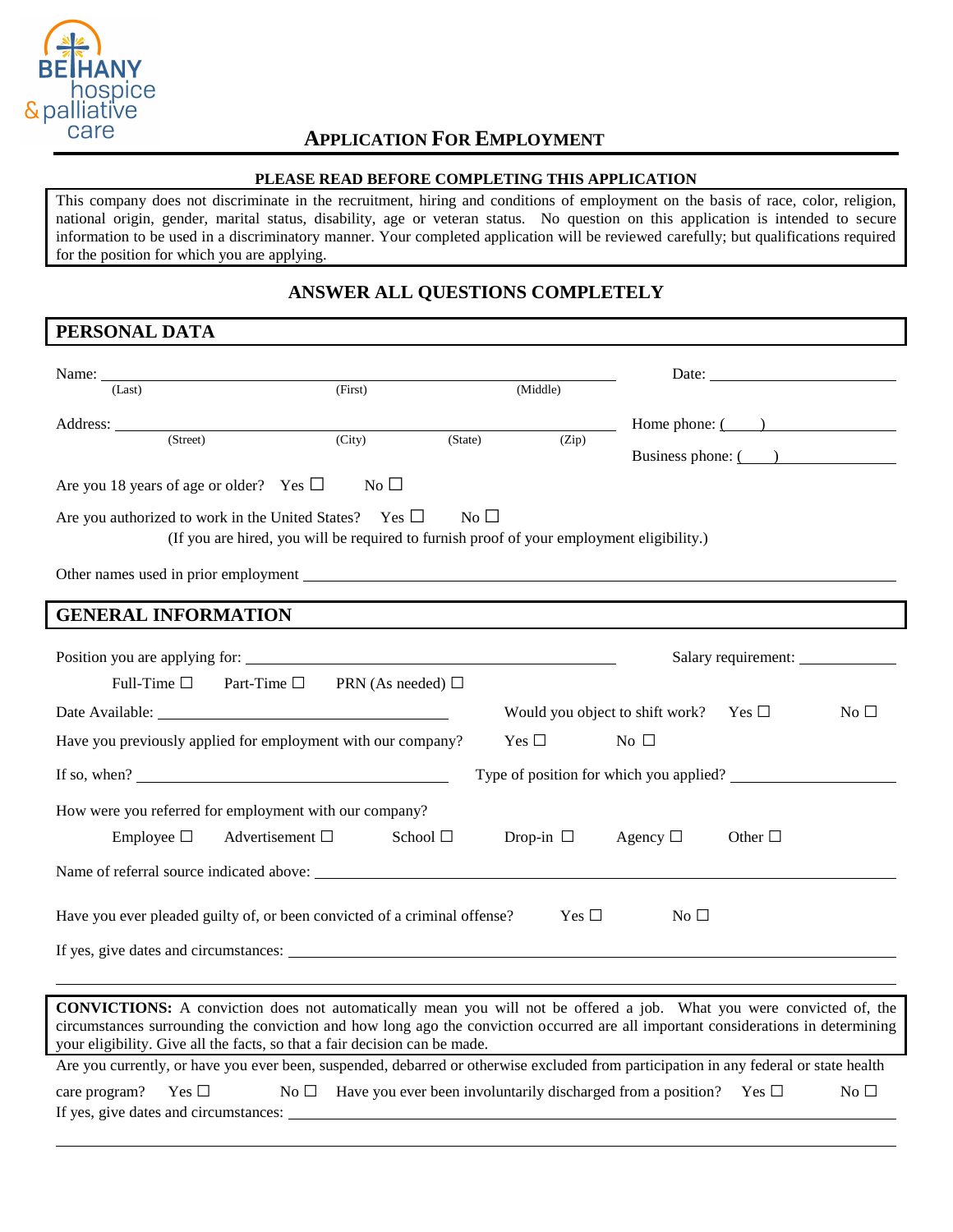# **EMPLOYMENT**

| Address: <u>Address:</u> Address: Address: Address: Address: Address: Address: Address: Address: Address: Address: Address: Address: Address: Address: Address: Address: Address: Address: Address: Address: Address: Address: Addr                                               |                 | Salary (hourly) Starting Final                     |  |
|-----------------------------------------------------------------------------------------------------------------------------------------------------------------------------------------------------------------------------------------------------------------------------------|-----------------|----------------------------------------------------|--|
| City: City: City: City: City: City: City: City: City: City: City: City: City: City: City: City: City: City: City: City: City: City: City: City: City: City: City: City: City: City: City: City: City: City: City: City: City:                                                     |                 |                                                    |  |
| Name and title of immediate supervisor: Vour title: Vour title:                                                                                                                                                                                                                   |                 |                                                    |  |
| Job description: Note that the same state of the same state of the same state of the same state of the same state of the same state of the same state of the same state of the same state of the same state of the same state                                                     |                 |                                                    |  |
|                                                                                                                                                                                                                                                                                   |                 |                                                    |  |
| May we contact your present or previous employer? Yes $\square$ No $\square$                                                                                                                                                                                                      |                 |                                                    |  |
|                                                                                                                                                                                                                                                                                   |                 |                                                    |  |
| Address: National Address: National Address: National Address: National Address: National Address: National Address: National Address: National Address: National Address: National Address: National Address: National Addres                                                    |                 |                                                    |  |
| City: City: City: City: City: City: City: City: City: City: City: City: City: City: City: City: City: City: City: City: City: City: City: City: City: City: City: City: City: City: City: City: City: City: City: City: City:                                                     |                 |                                                    |  |
| Name and title of immediate supervisor: Vour title: Your title:                                                                                                                                                                                                                   |                 |                                                    |  |
| Job description:                                                                                                                                                                                                                                                                  |                 |                                                    |  |
| Reason for leaving or considering a job change: Manual Assembly of the set of the set of the set of the set of the set of the set of the set of the set of the set of the set of the set of the set of the set of the set of t                                                    |                 |                                                    |  |
|                                                                                                                                                                                                                                                                                   |                 |                                                    |  |
|                                                                                                                                                                                                                                                                                   |                 |                                                    |  |
| Address: Note and the contract of the contract of the contract of the contract of the contract of the contract of the contract of the contract of the contract of the contract of the contract of the contract of the contract                                                    |                 | Salary (hourly) Starting __________ Final_________ |  |
| City: City: City: City: City: City: City: City: City: City: City: City: City: City: City: City: City: City: City: City: City: City: City: City: City: City: City: City: City: City: City: City: City: City: City: City: City:                                                     |                 |                                                    |  |
| Name and title of immediate supervisor: Vour title: Vour title:                                                                                                                                                                                                                   |                 |                                                    |  |
| Job description:<br><u>and the state of the state of the state of the state of the state of the state of the state of the state of th</u>                                                                                                                                         |                 |                                                    |  |
| Reason for leaving or considering a job change: example of the state of the state of the state of the state of the state of the state of the state of the state of the state of the state of the state of the state of the sta                                                    |                 |                                                    |  |
| May we contact your present or previous employer? Yes $\square$ No $\square$                                                                                                                                                                                                      |                 |                                                    |  |
|                                                                                                                                                                                                                                                                                   |                 |                                                    |  |
| Address: <u>Address:</u> Address: <b>Address:</b> Address: <b>Address:</b> Address: <b>Address:</b> Address: <b>Address:</b> Address: <b>Address:</b> Address: <b>Address:</b> Address: <b>Address:</b> Address: <b>Address:</b> Address: <b>Address: Address: Address: Addre</b> |                 | Salary (hourly) Starting _________ Final_________  |  |
| City: City: City: City: City: City: City: City: City: City: City: City: City: City: City: City: City: City: City: City: City: City: City: City: City: City: City: City: City: City: City: City: City: City: City: City: City:                                                     |                 |                                                    |  |
| Name and title of immediate supervisor: Vour title: Your title:                                                                                                                                                                                                                   |                 |                                                    |  |
| Job description: Note and the set of the set of the set of the set of the set of the set of the set of the set of the set of the set of the set of the set of the set of the set of the set of the set of the set of the set o                                                    |                 |                                                    |  |
|                                                                                                                                                                                                                                                                                   |                 |                                                    |  |
| May we contact your present or previous employer? Yes $\Box$                                                                                                                                                                                                                      | No <sub>1</sub> |                                                    |  |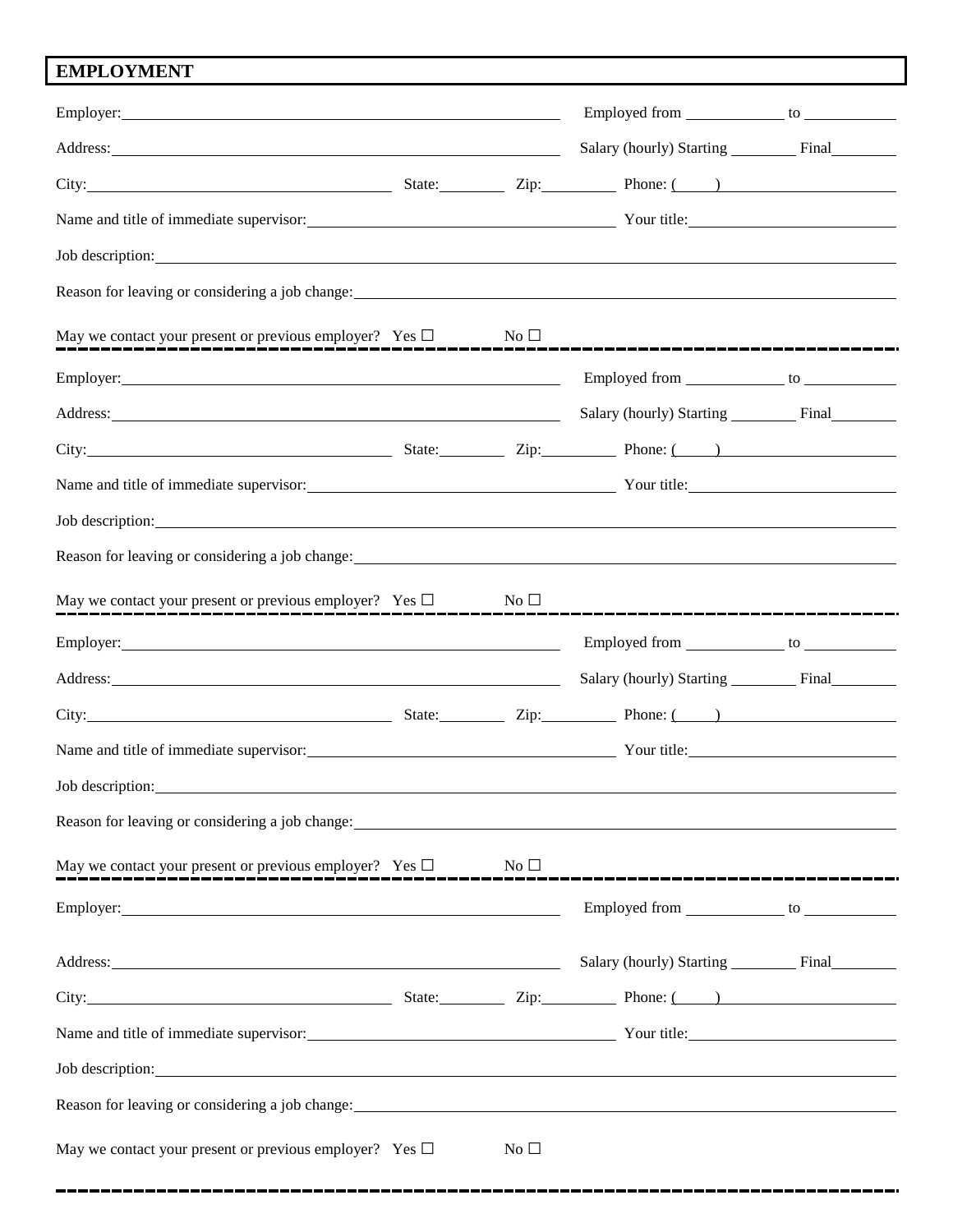| <b>High</b><br><b>School</b><br><b>College</b><br><b>College</b><br>Trade,<br><b>Bus., Night</b><br>Or Corres.<br>Other<br>Yes $\Box$<br>Are you presently in school?<br>List courses you are taking:<br><b>SPECIAL SKILLS</b><br>List applicable professional or technical licenses/certifications relative to your ability to perform the functions of the position for<br>which you are applying. |                                                                                                                                                                                                                                |  |  |
|------------------------------------------------------------------------------------------------------------------------------------------------------------------------------------------------------------------------------------------------------------------------------------------------------------------------------------------------------------------------------------------------------|--------------------------------------------------------------------------------------------------------------------------------------------------------------------------------------------------------------------------------|--|--|
|                                                                                                                                                                                                                                                                                                                                                                                                      |                                                                                                                                                                                                                                |  |  |
|                                                                                                                                                                                                                                                                                                                                                                                                      |                                                                                                                                                                                                                                |  |  |
|                                                                                                                                                                                                                                                                                                                                                                                                      |                                                                                                                                                                                                                                |  |  |
|                                                                                                                                                                                                                                                                                                                                                                                                      |                                                                                                                                                                                                                                |  |  |
|                                                                                                                                                                                                                                                                                                                                                                                                      |                                                                                                                                                                                                                                |  |  |
|                                                                                                                                                                                                                                                                                                                                                                                                      | $No\square$<br>If yes, give expected completion date:                                                                                                                                                                          |  |  |
|                                                                                                                                                                                                                                                                                                                                                                                                      |                                                                                                                                                                                                                                |  |  |
|                                                                                                                                                                                                                                                                                                                                                                                                      |                                                                                                                                                                                                                                |  |  |
| applying.                                                                                                                                                                                                                                                                                                                                                                                            | List awards, honorary positions or volunteer work relative to your ability to perform the functions of the position for which you are                                                                                          |  |  |
|                                                                                                                                                                                                                                                                                                                                                                                                      |                                                                                                                                                                                                                                |  |  |
|                                                                                                                                                                                                                                                                                                                                                                                                      | List equipment, machinery or special skills relative to your ability to perform the functions of the position for which you are applying.<br>Include your skill level and/or years of experience. ____________________________ |  |  |
|                                                                                                                                                                                                                                                                                                                                                                                                      |                                                                                                                                                                                                                                |  |  |

## **HEALTH**

Would you agree to a pre-employment and/or post-employment drug screening by a physician, clinic or other health care provider

selected by the company? Yes  $\Box$  No  $\Box$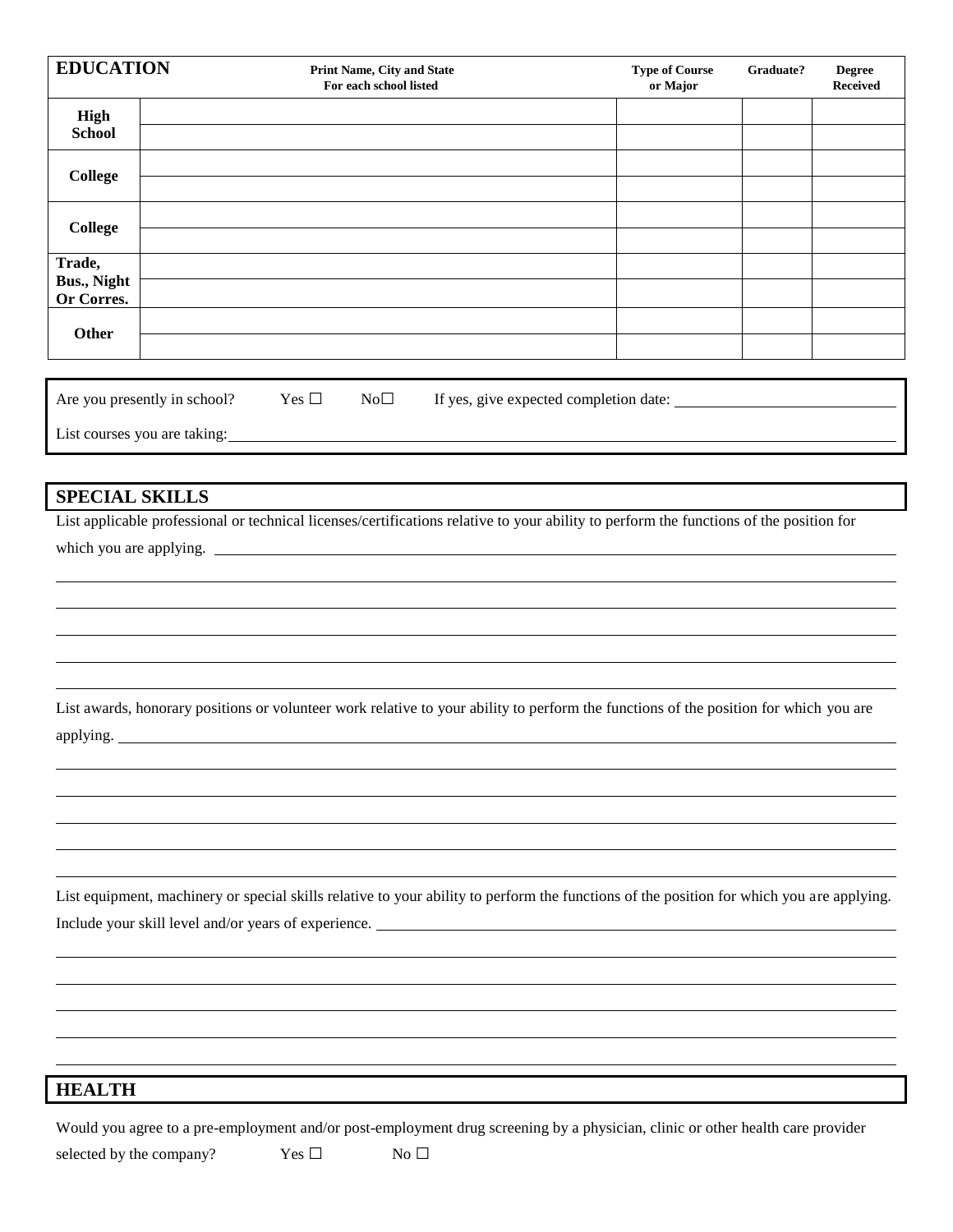| PERSONAL REFERENCES                                                                       |                |                     |            |                                 |  |  |  |
|-------------------------------------------------------------------------------------------|----------------|---------------------|------------|---------------------------------|--|--|--|
| <b>Name</b>                                                                               | <b>Address</b> | <b>Phone Number</b> | Occupation | <b>How Long</b><br><b>Known</b> |  |  |  |
|                                                                                           |                |                     |            |                                 |  |  |  |
|                                                                                           |                |                     |            |                                 |  |  |  |
|                                                                                           |                |                     |            |                                 |  |  |  |
| List below the names of relatives employed by this company and their relationship to you: |                |                     |            |                                 |  |  |  |
|                                                                                           |                |                     |            |                                 |  |  |  |
|                                                                                           |                |                     |            |                                 |  |  |  |

### **PLEASE READ CAREFULLY BEFORE SIGNING**

I hereby certify that the information provided on this application is accurate to the best of my knowledge and subject to verification by this company. I authorize the company, its affiliates and their representatives to investigate all information given and to secure additional job-related information, if necessary. I authorize an investigative report to be made whereby information is obtained through personal interviews with third parties, such as family members, business associates, financial sources, friends and neighbors or others with whom I am acquainted. I understand and consent to an inquiry that may include information as to my character, general reputation, and personal characteristics, whichever may be applicable. This information may include, but is not limited to, verification of previous employment and employment references, verification of education including requests for transcripts, credit reports motor vehicle driving records and criminal reports, etc. I hereby release from all liability or responsibility all persons, companies, organizations or corporations furnishing such information.

I understand that any misrepresentation or omission of a material fact on my application may be justification for refusal of employment, or if employed, dismissal without advance notice.

In the event I am employed, I understand that all employees are subject to termination at the discretion of the company. If, in the event I choose to voluntarily terminate my employment, I am free to do so at any time, and, if I choose to give proper notice of termination, the company may either permit me to continue my employment during the notice period or may accept my resignation immediately.

I understand that, in the event I am employed by the company, my compensation, hours of employment and all other terms and conditions of employment are subject to modification or change by the company at the company's discretion.

I authorize the company to supply my employment record, in whole or in part, and in confidence, to any prospective employer, government agency or other party, with a legal and proper interest.

In the event of my employment, I will comply with all rules and regulations as set forth in the company's policy manual or other communications distributed to all employees.

I understand that my employment is conditional upon my satisfactorily passing a physical examination and/or drug screening, if one is requested, to be given by a physician, clinic or other health care provider selected by the company.

I understand that completion of this form does not guarantee me status as an applicant or any consideration for employment unless I meet all stated minimum qualifications required for the position for which I am asking to be considered.

I have read the above statements and accept them as conditions of my employment with the company.